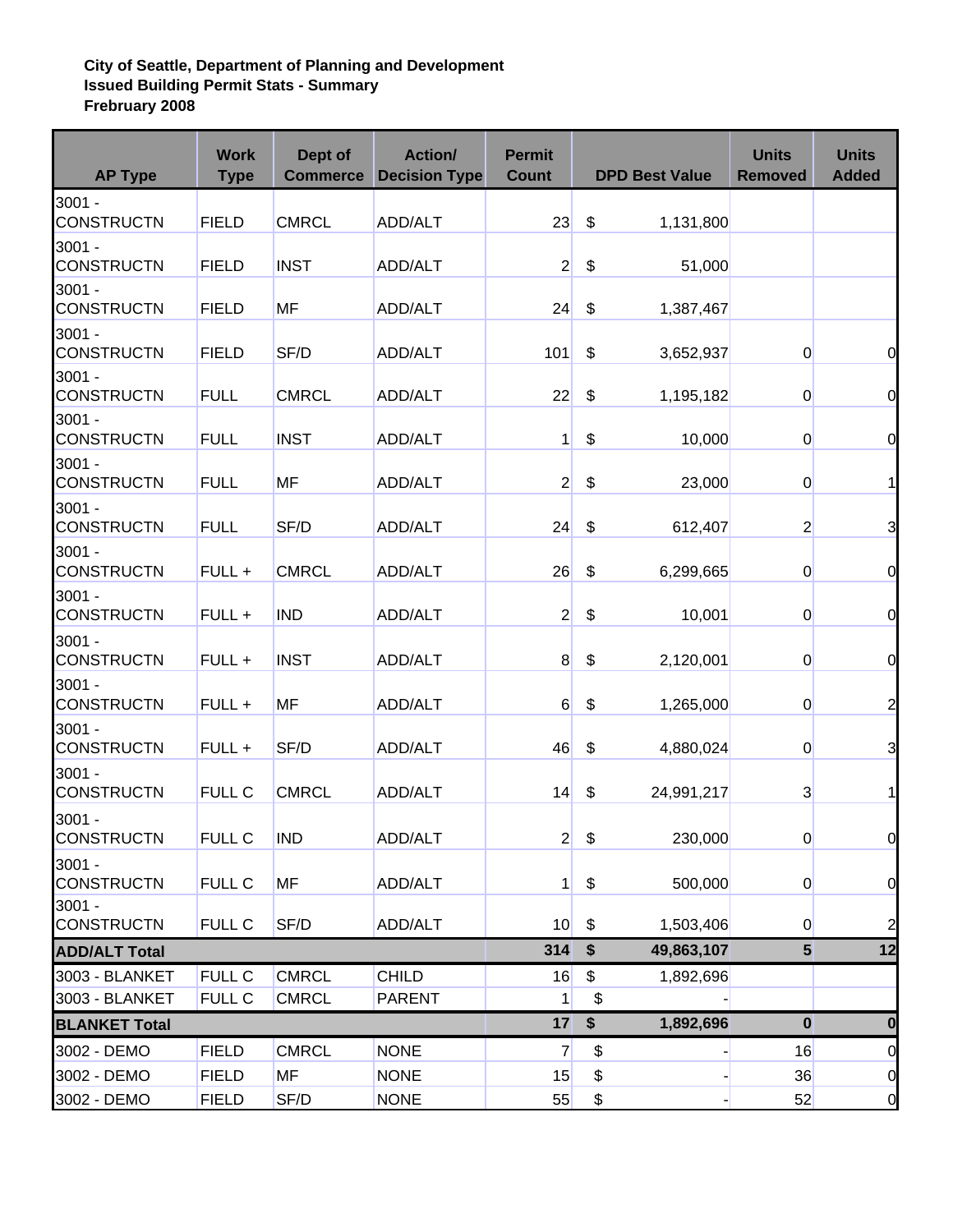## **City of Seattle, Department of Planning and Development Issued Building Permit Stats - Summary Frebruary 2008**

| <b>AP Type</b>                | <b>Work</b><br><b>Type</b> | Dept of<br><b>Commerce</b> | <b>Action/</b><br><b>Decision Type</b> | <b>Permit</b><br><b>Count</b> |               | <b>DPD Best Value</b> | <b>Units</b><br><b>Removed</b> | <b>Units</b><br><b>Added</b> |
|-------------------------------|----------------------------|----------------------------|----------------------------------------|-------------------------------|---------------|-----------------------|--------------------------------|------------------------------|
| 3002 - DEMO                   | <b>FULL</b>                | SF/D                       | <b>NONE</b>                            | $\mathbf{1}$                  | \$            |                       | 1                              | 0                            |
| <b>DEMO Total</b>             |                            |                            |                                        | 78                            | \$            |                       | 105                            | 0                            |
| 3005 - SITE WORK FIELD        |                            | SF/D                       | <b>NONE</b>                            | $\overline{7}$                | \$            |                       | $\overline{0}$                 | $\mathbf 0$                  |
| 3005 - SITE WORK FIELD        |                            |                            | <b>NONE</b>                            | 1                             | \$            |                       | $\overline{0}$                 | $\mathbf 0$                  |
| 3005 - SITE WORK FULL C       |                            | SF/D                       | <b>NONE</b>                            | 1                             | \$            |                       |                                |                              |
| <b>GRADING Total</b>          |                            |                            |                                        | 9                             | \$            |                       | $\overline{\mathbf{0}}$        | 0                            |
| $1004 -$<br><b>MECHANICAL</b> | <b>FIELD</b>               | <b>CMRCL</b>               | <b>MECHANICAL</b>                      | 27                            | \$            | 151,065               |                                |                              |
| $1004 -$<br><b>MECHANICAL</b> | <b>FIELD</b>               | <b>INST</b>                | <b>MECHANICAL</b>                      | 1                             | \$            | 7,500                 |                                |                              |
| $1004 -$<br><b>MECHANICAL</b> | <b>FIELD</b>               | <b>MF</b>                  | <b>MECHANICAL</b>                      | 18                            | \$            | 35,125                |                                |                              |
| $1004 -$<br><b>MECHANICAL</b> | <b>FULL</b>                | <b>CMRCL</b>               | <b>MECHANICAL</b>                      | 42                            | \$            | 869,275               | $\overline{0}$                 | $\overline{0}$               |
| $1004 -$<br><b>MECHANICAL</b> | FULL +                     | <b>CMRCL</b>               | <b>MECHANICAL</b>                      | 1                             | \$            | 45,000                |                                |                              |
| $1004 -$<br><b>MECHANICAL</b> | <b>FULL C</b>              | <b>CMRCL</b>               | <b>MECHANICAL</b>                      | 17                            | \$            | 5,064,516             |                                |                              |
| <b>MECHANICAL Total</b>       |                            |                            |                                        | 106                           | \$            | 6,172,481             | $\mathbf 0$                    | 0                            |
| $3001 -$                      |                            |                            |                                        |                               |               |                       |                                |                              |
| <b>CONSTRUCTN</b>             | <b>FIELD</b>               | <b>CMRCL</b>               | <b>NEW</b>                             | 1                             | \$            | 20,120                |                                |                              |
| $3001 -$<br><b>CONSTRUCTN</b> | <b>FIELD</b>               | SF/D                       | <b>NEW</b>                             | 1                             | \$            | 10,000                |                                |                              |
| $3001 -$<br><b>CONSTRUCTN</b> | <b>FULL</b>                | <b>CMRCL</b>               | <b>NEW</b>                             | 1                             | \$            | 249,161               | 0                              | $\mathbf 0$                  |
| $3001 -$<br>CONSTRUCTN        | <b>FULL</b>                | <b>INST</b>                | <b>NEW</b>                             | 1                             | \$            | 6,630                 | $\overline{0}$                 | $\overline{O}$               |
| $3001 -$<br><b>CONSTRUCTN</b> | <b>FULL</b>                | SF/D                       | <b>NEW</b>                             | $\overline{2}$                | \$            | 370,656               | $\overline{0}$                 | $\mathbf{1}$                 |
| $3001 -$<br><b>CONSTRUCTN</b> | FULL +                     | <b>INST</b>                | <b>NEW</b>                             | $\mathbf{1}$                  | \$            | 1                     | $\overline{0}$                 | $\overline{0}$               |
| $3001 -$<br><b>CONSTRUCTN</b> | FULL +                     | <b>MF</b>                  | <b>NEW</b>                             | $\overline{9}$                | \$            | 3,978,984             | $\overline{0}$                 | 33                           |
| $3001 -$<br><b>CONSTRUCTN</b> | FULL +                     | SF/D                       | <b>NEW</b>                             | 36                            | $\frac{1}{2}$ | 10,458,708            | $\overline{0}$                 | 34                           |
| $3001 -$<br><b>CONSTRUCTN</b> | FULL C                     | <b>CMRCL</b>               | <b>NEW</b>                             | 17                            | \$            | 108,203,040           | $\overline{0}$                 | 164                          |
| $3001 -$<br><b>CONSTRUCTN</b> | <b>FULL C</b>              | MF                         | <b>NEW</b>                             | 43                            | \$            | 20,927,423            | $\overline{0}$                 | 216                          |